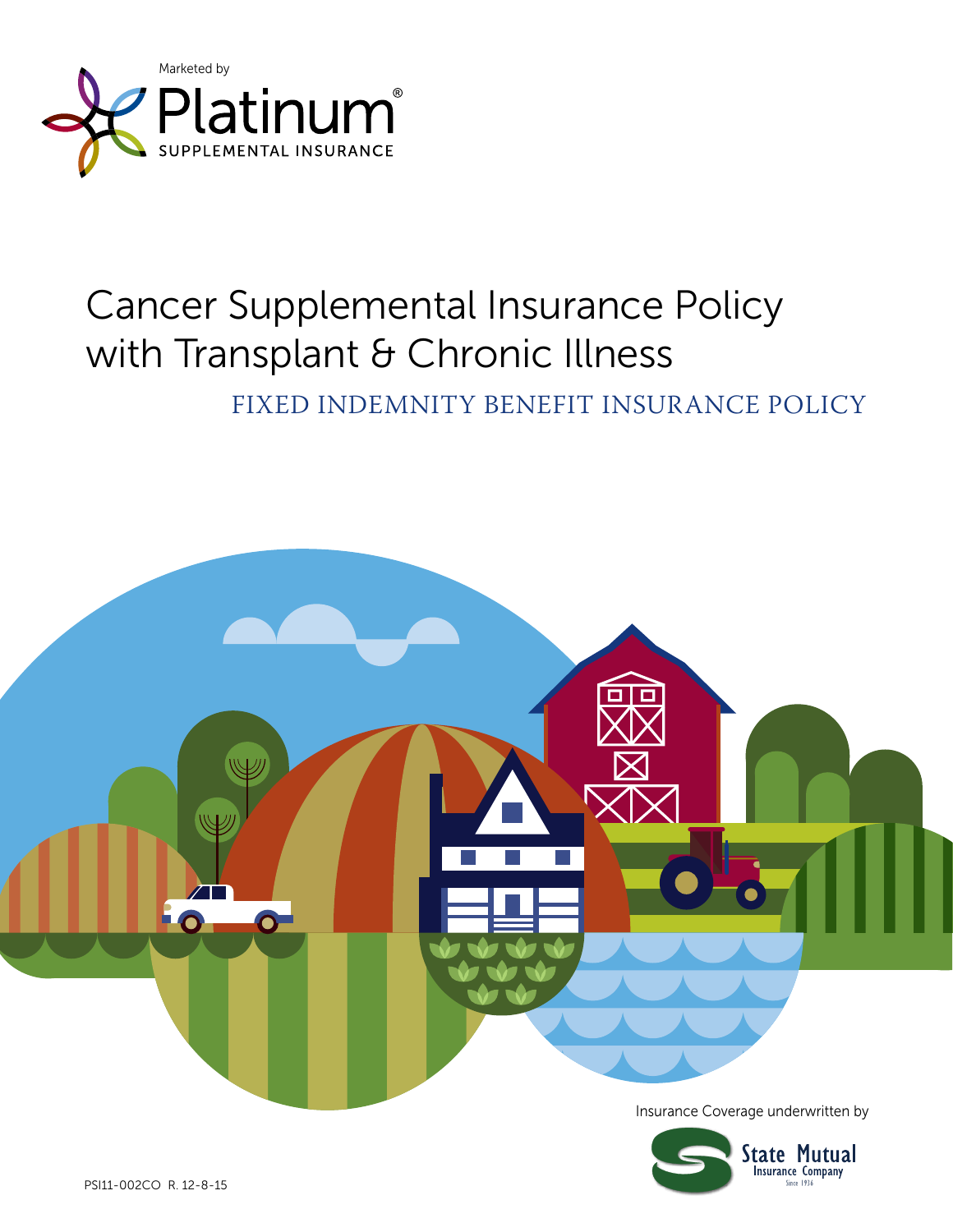# Cancer Lump Sum Benefit<sup>1</sup>

# CANCER LUMP SUM BENEFIT 50,000\* \$

Pays the lump sum benefit amount when the insured is diagnosed as having cancer. Pays 25% of lump sum benefit for limited cancer, including cancer in-situ. Non-malignant melanoma skin cancer will pay a onetime benefit of \$500.

# Recurrence Benefit<sup>1</sup>

Page 1

### After you recover, your Lump Sum Benefit starts to restore!

The Recurrence Benefit is a percentage of the Lump Sum Benefit. Benefits are payable after an insured has been in a Period of Remission for at least one full year from a previous cancer.



PSI11-002CO \*Benefit amounts listed are based on the Plan F benefit plan. Other benefit plans are available. Premiums will vary by plan. Non-malignant melanoma skin cancer will pay a onetime benefit of \$500 on plans A-F. 1 Cancer Lump Sum and Recurrence Indemnity Benefit Insurance Policy 2 Journal of the American Society of Clinical Oncology http://jco.ascopubs.org/content/31/28/3600.long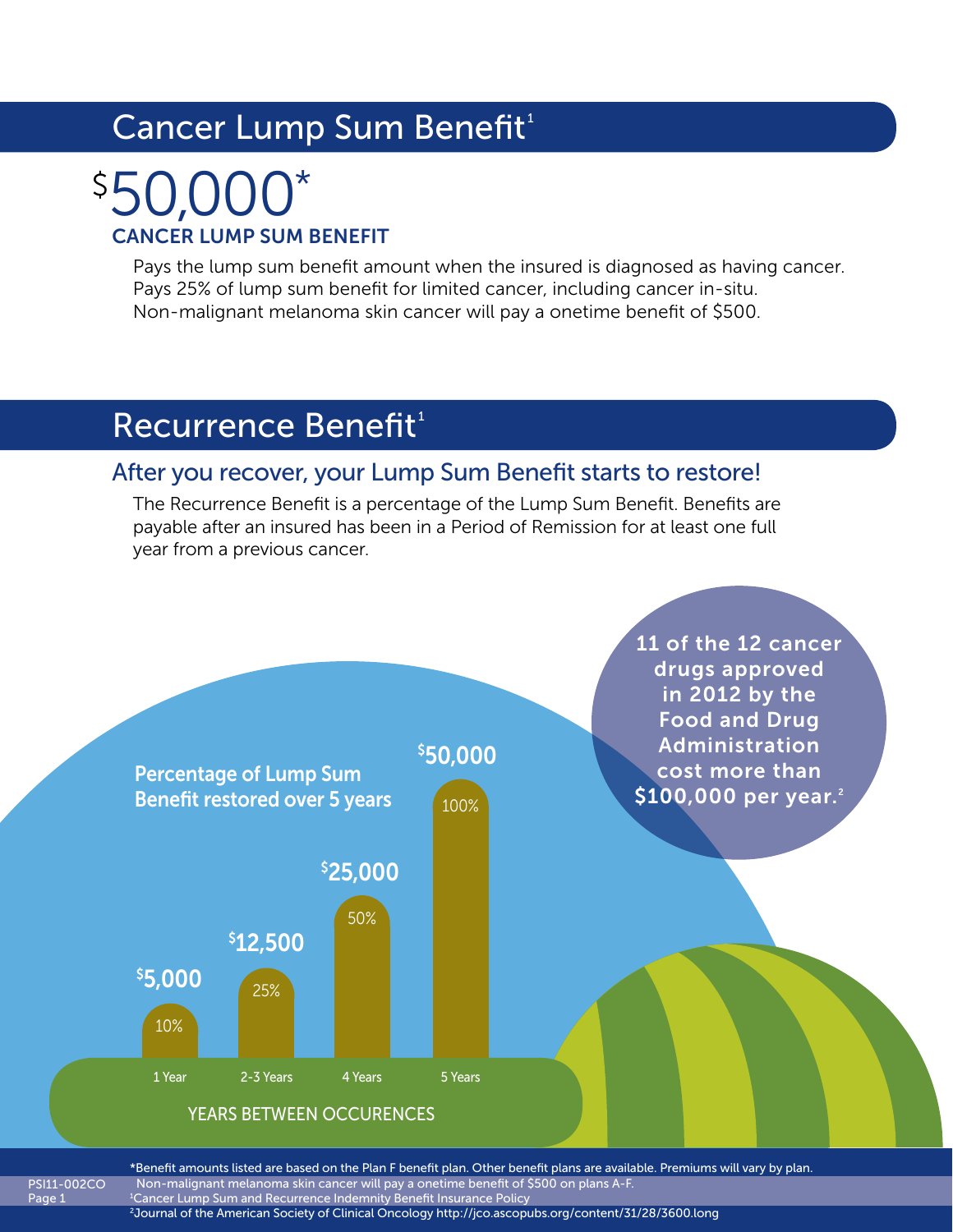# Hospital Confinement Benefit\*3

### HOSPITAL CONFINEMENT BENEFIT

#### DAYS 1-90 \$2,000/DAY

#### \$60,000/MONTH

Pays per day when you are confined to the hospital for at least 18 hours as a direct result of cancer. NO LIFETIME MAXIMUM.

### CATASTROPHIC HOSPITAL CONFINEMENT BENEFIT

#### DAYS 91+ \$6,000/DAY \$180,000/MONTH

Pays beginning on the 91st day of being continuously confined to a hospital or a U.S. Government hospital. Pays in addition to all other benefits except the Hospital Confinement Benefit. NO LIFETIME MAXIMUM.

#### DRUGS AND MEDICINE // \$1,000/DAY

Pays each day for FDA-approved medication received during a covered hospital confinement. NO LIFETIME MAXIMUM.

#### ATTENDING PHYSICIAN // \$500/DAY

Pays each day an insured receives services for an attending physician while hospital confined. NO LIFETIME MAXIMUM.

## **Cancer Treatment Benefits**<sup>3</sup>

#### Private Nurse // \$250/day

NO LIFETIME MAXIMUM Pays each day an insured receives full-time services from a private nurse while hospital confined.

#### Skilled Nursing Facility // \$250/day NO LIFETIME MAXIMUM

Pays each day the insured is skilled nursing facility confined. The nursing confinement must begin within 14 days after the covered person is discharged from a hospital .

#### Lodging // \$100/day NO LIFETIME MAXIMUM UP TO 30 DAYS PER CALENDAR YEAR

Pays lodging each day for the insured or an adult companion when insured is receiving treatment from a medical facility located more than 100 miles from the insured's home.

#### Transportation

#### NO LIFETIME MAXIMUM

Common Carrier (Air, Rail or Bus) // up to \$2,000/trip LIMITED TO 2 ROUND TRIPS PER PERSON, PER CALENDAR YEAR. Pays the benefit amount for the insured and one adult companion to travel to or from the hospital.

#### Private Vehicle // up to \$2,000/trip

\$0.60/MILE UP TO THE BENEFIT AMOUNT. PAYS FOR UNLIMITED TRIPS. Pays the benefit amount for the insured to travel to or from the hospital located more than 50 miles from the home.

#### Ambulance

#### NO LIFETIME MAXIMUM

Pays per trip to or from a hospital where insured is confined as an inpatient.

Ground // \$250/trip LIMITED TO 4 TIMES PER CALENDAR YEAR Air // \$1,500/trip LIMITED TO 1 TRIP PER CALENDAR YEAR

### SCREENING\* // \$250/year NO LIFETIME MAXIMUM

Pays for the insured's diagnostic test to screen for cancer. Must be at least 18 years old.

#### EXPERIMENTAL TREATMENT\* // \$50,000 per cancer occurence

Pays for experimental drugs and chemicals, surgery or therapy endorsed by either the NCI or ACS for experimental studies in the treatment of cancer.

#### HOSPICE BENEFIT<sup>\*</sup> // \$1,000/day 6 MONTH MAXIMUM

Pays each day that a terminally ill individual receives hospice care as a direct result of cancer.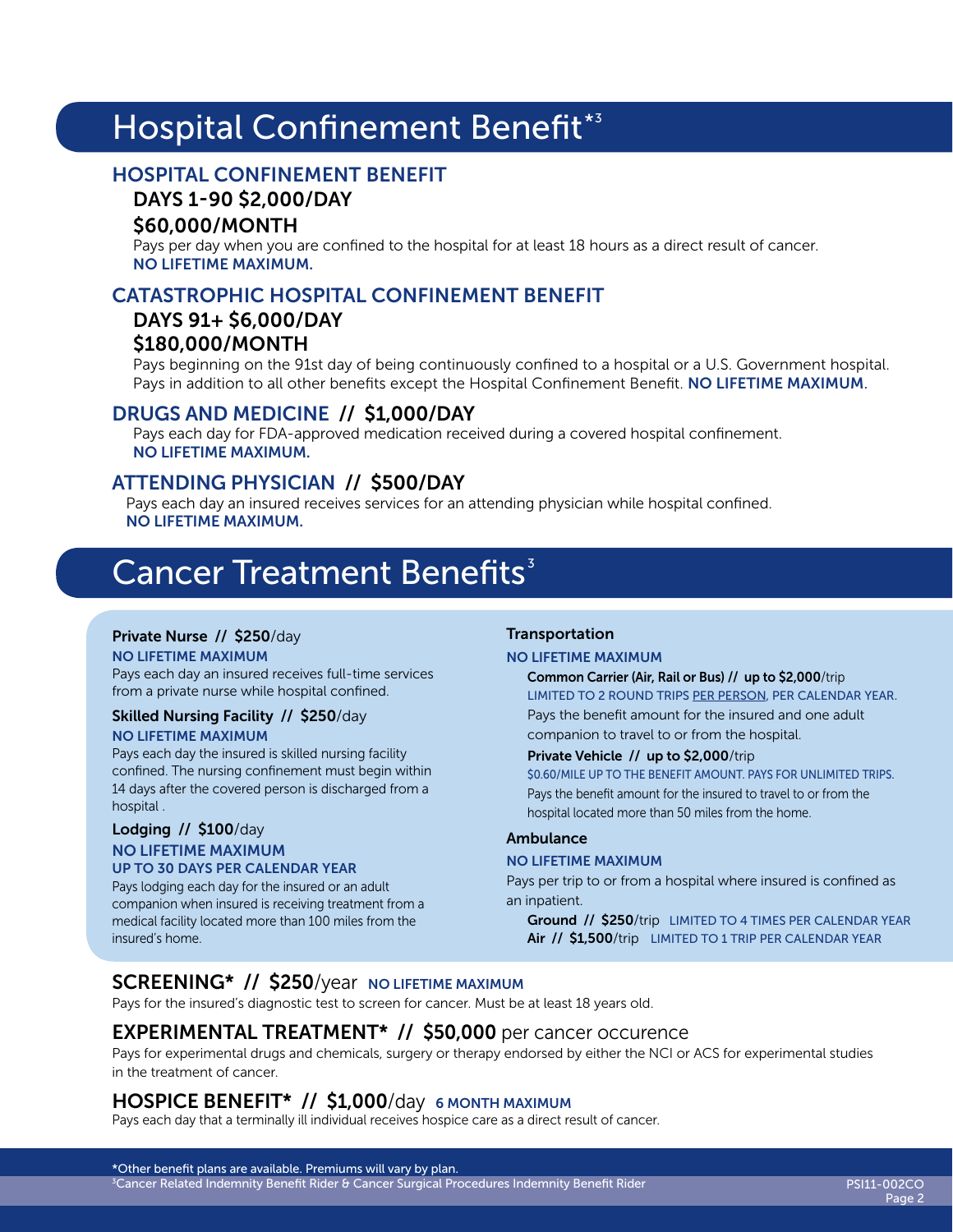# Cancer Surgical Benefits<sup>4</sup>

# up to  $$50,000*$

#### **SURGICAL PROCEDURES** NO LIFETIME MAXIMUM

Pays per surgery, based upon the surgical schedule required. Benefits vary by surgical procedure.

ANESTHESIA\* // Up to \$15,000/surgery NO LIFETIME MAXIMUM Pays per surgery, 30% of benefits paid for the surgery performed.

2ND AND 3RD SURGICAL OPINIONS // \$300/opinion NO LIFETIME MAXIMUM Pays for the opinion of other physicians if surgery is recommended.

SURGICAL PROSTHESIS<sup>\*</sup> // \$15,000/device PER LIFETIME Pays for surgically implanted prosthesis needed as a direct result of surgical procedure performed.

NON-SURGICAL PROSTHESIS\* // \$3,750/device PER LIFETIME Pays for non-surgically implanted prosthesis.

# **Chemotherapy and Radiation Benefits\*5**

INJECTED CHEMOTHERAPY // \$1,000/day NO LIFETIME MAXIMUM Pays per day for covered injected chemotherapy treatments.

RADIATION // \$1,000/day NO LIFETIME MAXIMUM Pays per day for covered radiation treatments.

Page 3

ORAL CHEMOTHERAPY (per medication) // \$3,000/month LIMITED TO 36 MONTHS MAXIMUM OF 3 MEDICATIONS PER MONTH

### ANTI-NAUSEA DRUGS // \$500/month NO LIFETIME MAXIMUM

Pays per month for prescribed anti-nausea drugs while an insured person is receiving chemotherapy, radiation, or experimental treatment on an outpatient basis.

#### SUPPORTIVE DRUGS // \$250/month NO LIFETIME MAXIMUM

Pays per month for supportive or protective care drugs prescribed in connection or conjunction with injected chemotherapy.



PSI11-002CO 4Cancer Surgical Procedures Indemnity Benefit Rider <sup>5</sup> Cancer Chemotherapy & Radiation Indemnity Benefit Rider. \*Benefit amounts listed are based on the Plan F benefit plan. Other benefit plans are available. Premiums will vary by plan.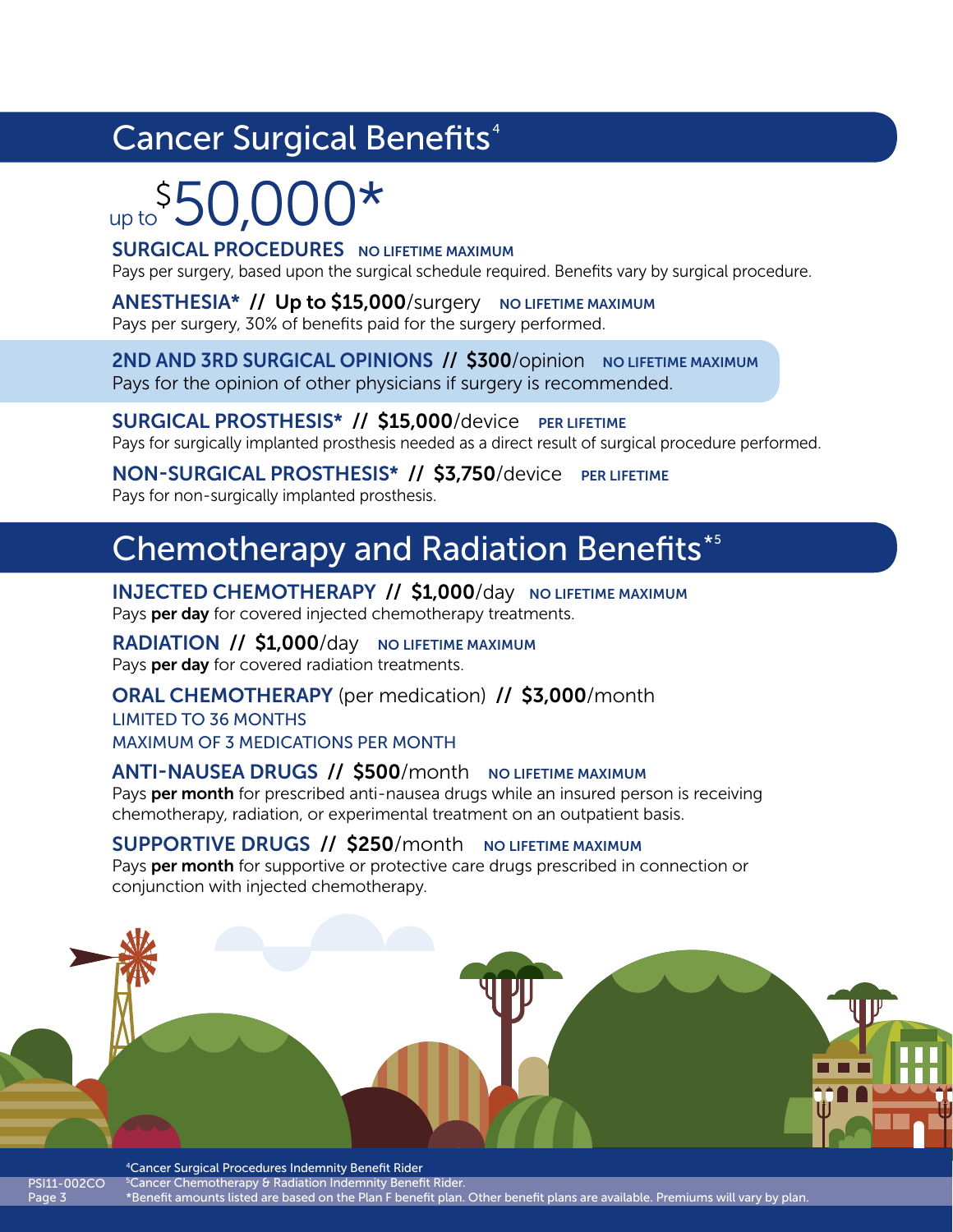# Transplant Benefits\*6

### The benefits listed below increase by 5% every year, for 20 years.

### /surgery  $\boldsymbol{\zeta}$

#### HUMAN ORGAN TRANSPLANT Grows to \$200,000 in 20 Years

Pays the Organ Transplant Lifetime Benefit amount if the insured is the recipient of a human organ transplant because the organ can no longer adequately function causing the insured to be at greater risk of death.

### BONE MARROW TRANSPLANT // \$50,000 Grows to \$100,000 in 20 Years

Pays the Bone Marrow Transplant Lifetime Benefit amount if the insured is the recipient of a human bone marrow transplant. This benefit is not payable for the harvesting, storage and subsequent reinfusion of bone marrow from the recipient.

### STEM CELL TRANSPLANT // \$50,000 Grows to \$100,000 in 20 Years

Pays the Stem Cell Transplant Lifetime Benefit amount if the insured is the recipient of a human stem cell transplant. This benefit is not payable for a harvesting of peripheral blood cells or stem cells and subsequent reinfusion.

### DONOR BENEFIT // \$50,000 Grows to \$100,000 in 20 Years

Pays the Donor Benefit amount when the insured is the recipient of a transplant covered under this Rider.

Each day, an average of 79 people receive organ transplants.<sup>7</sup>

# Chronic Illness Benefits\*<sup>8</sup>

### The benefits listed below increase by 5% every year, for 20 years.

### ALZHEIMER'S // \$50,000 Grows to \$100,000 in 20 Years

Pays the Alzheimer's Lifetime Benefit amount if the insured is diagnosed by a physician with Alzheimer's and such person, as a result of Alzheimer's is confined to a Licensed Nursing Facility for at least 60 days. PER COVERED PERSON/LIFETIME

### PERMANENT PARALYSIS // \$100,000 Grows to \$200,000 in 20 Years

Pays the Permanent Paralysis Lifetime Benefit amount when the insured is diagnosed with permanent paralysis. PER COVERED PERSON/LIFETIME

### COMA // \$100,000 Grows to \$200,000 in 20 Years

Pays the Coma Lifetime Benefit amount when the insured has been in a coma for a period of 30 consecutive days. PER COVERED PERSON/LIFETIME

The out-of-pocket costs to the family add up to an average of \$6,923 per year for an Alzheimer's patient.<sup>9</sup>

### END-STAGE RENAL FAILURE // \$25,000 Grows to \$50,000 in 20 Years

Pays the End-Stage Renal Failure Lifetime Benefit amount when the insured is diagnosed with end-stage renal failure as a result of sickness or disease. PER COVERED PERSON/LIFETIME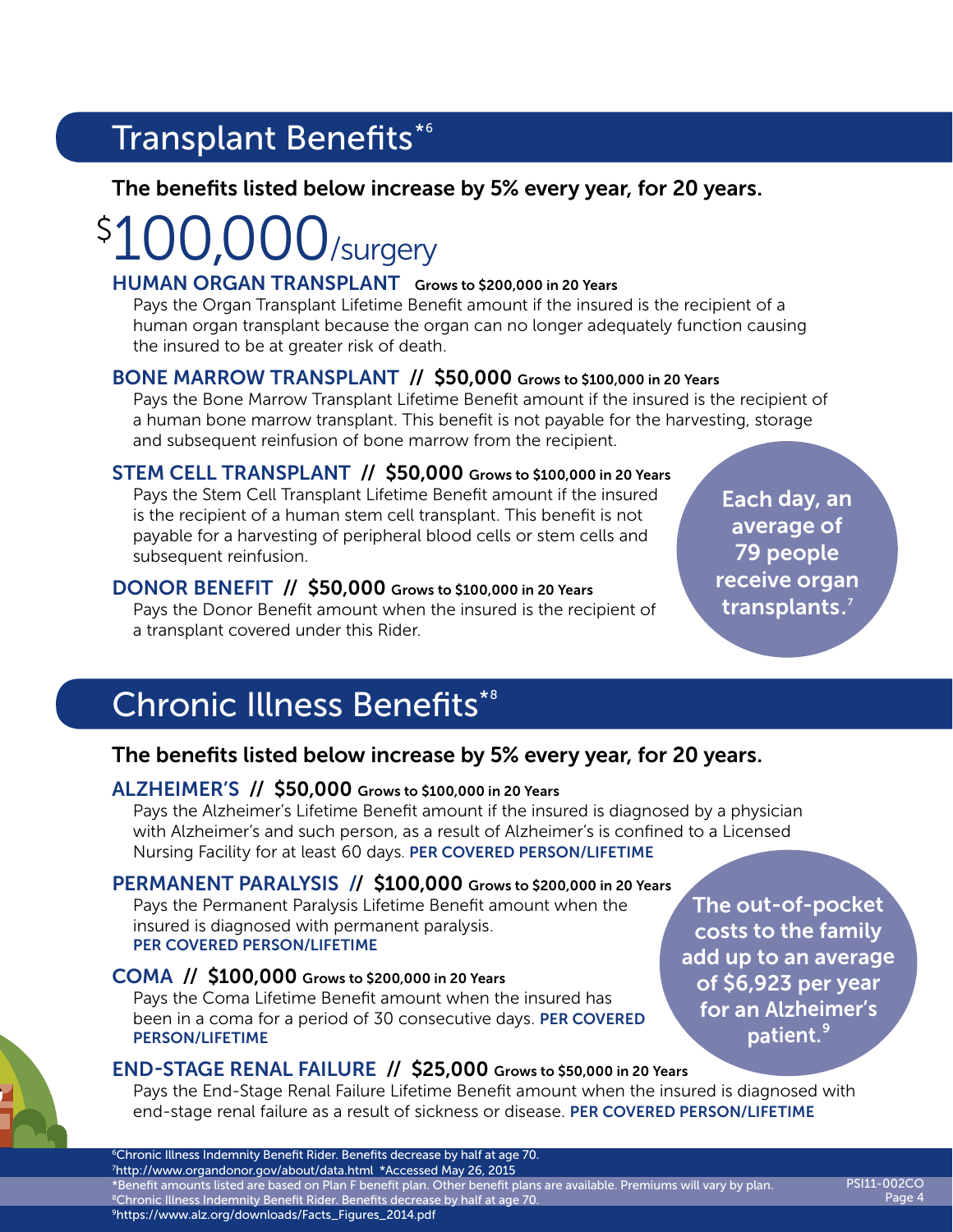# Wellness Benefit<sup>10</sup>

#### HEALTHY SCREENING AND DIAGNOSTIC TESTING

#### \$100 per covered person/calendar year

This pays a lump sum benefit amount for diagnostic tests, such as mammograms, CAT scans, MRIs and many blood tests. Benefit payment is limited to one test per calendar year per covered person.

### HEALTHY LIFESTYLE

#### \$50 per covered person/calendar year.

This pays a lump sum benefit amount if the insured undergoes a physical examination by a physician or for participation in a healthy lifestyle program by joining a gym, a weight loss program or smoking cessation program. Benefit payment is limited to one program per calendar year per covered person (age 18 or older).

#### ALTERNATIVE CARE BENEFIT

#### \$50 per covered person/24 visits per lifetime

Alternative care is limited to yoga, meditation, relaxation techniques, Tai Chi, acupuncture, therapeutic massage and nutritional counseling. Pays benefit amount for alternative care prescribed by a physician. Limited to once per month for a lifetime maximum of 24 visits per covered person.

### PHYSICIAN OFFICE VISIT BENEFIT

#### \$50 per visit/4 visits per covered person per calendar year NO LIFETIME MAXIMUM

Pays benefit amount for a physician's office visit each day that the insured receives outpatient treatment from a physician due to a covered sickness.

# Intensive Care Unit Benefit<sup>11</sup>

#### NO LIFETIME MAXIMUM

#### LIMITED TO 30 DAYS PER INTENSIVE CARE CONFINEMENT

### Confined for Illness // \$1,000 per day

Pays for each day a covered person is confined to an intensive care unit of a hospital as a result of a covered loss due to a sickness. If confined to a step-down unit, the benefit will pay one-half the Intensive Care Benefit. Each day must include an overnight stay.

# Policy Advantages

- You're paid regardless of any other insurance you may have, and the cash benefits are paid directly to you. You decide how to use the money!!\*
- Policy is guaranteed renewable as long as you pay your premiums on time.
- Premiums do not increase because you get older.



<sup>10</sup>Wellness Indemnity Benefit Rider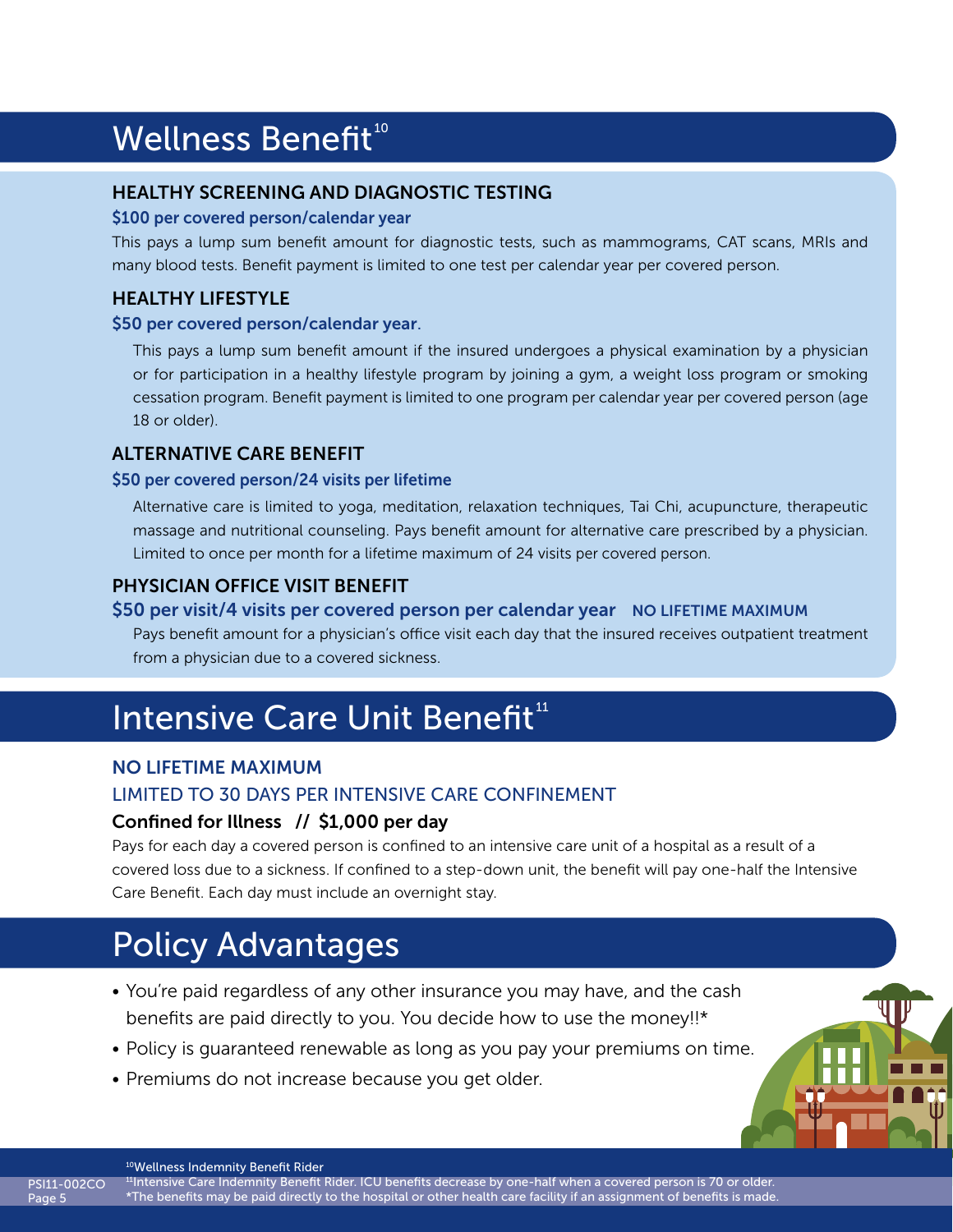# Annual Benefit Example



Example assumes eligibility for all listed benefits. See limitations and exclusions. Premium payable for the base policy and riders.

# Policy Options